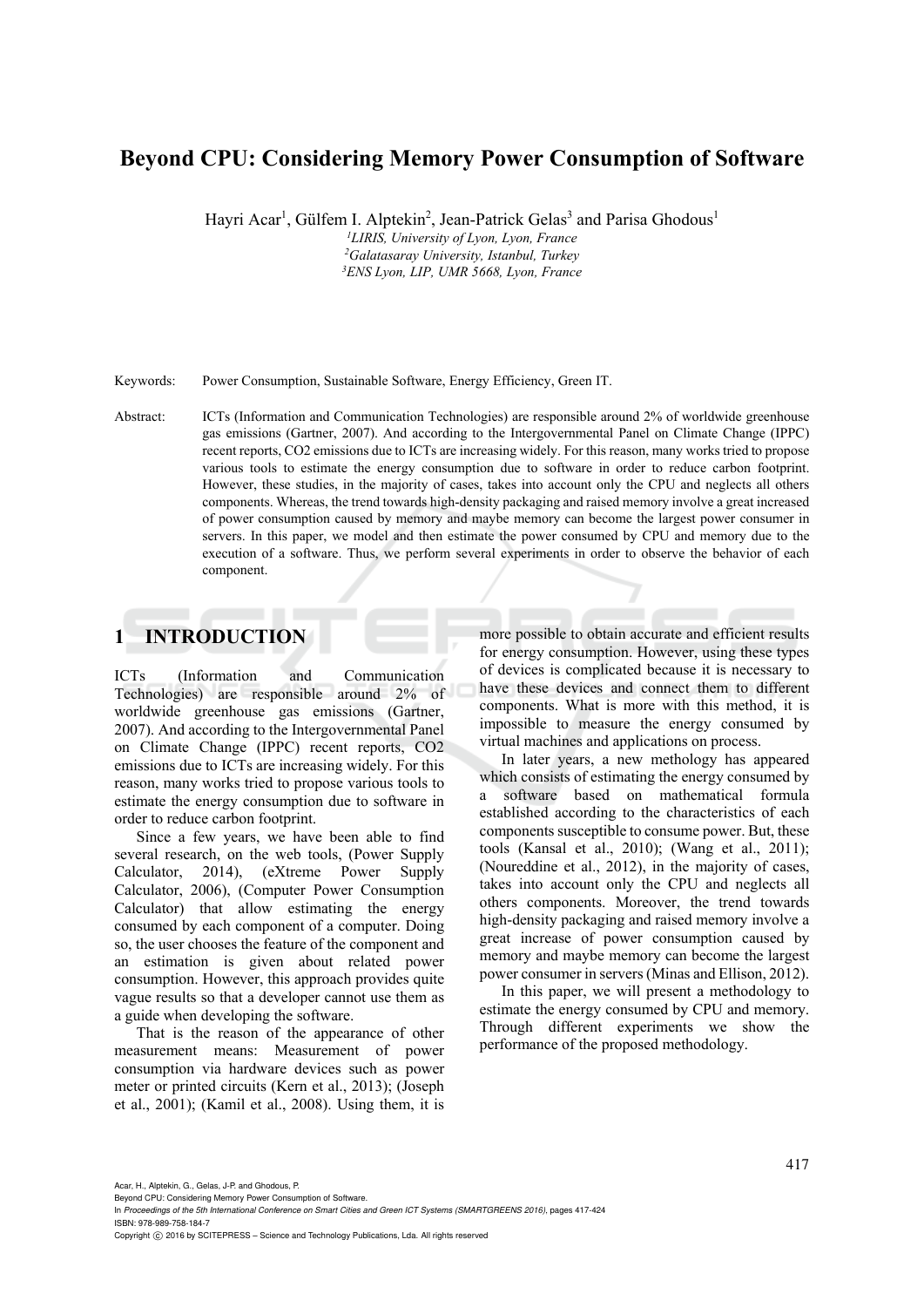## **2 CPU MODELIZATION**

For a long time the CPU was considered the largest energy consumer component (Kim et al., 2014) in a computer. That is why, in each research work, the modelization of his structure has been taken into account to estimate the energy consumed by an computer program only.

Several factors contribute to the CPU power consumption and globally it is possible to give the following formula (1) in order to describe the power consumed by the CPU:

$$
P_{CPU} = P_{CPU, dynamic} + P_{CPU, sc} + P_{CPU, leak} \qquad (1)
$$

where  $P_{CPU, dynamic}$  represents dynamic power consumption,  $P_{\text{cPI}_{\text{SC}}}$  corresponds to short-circuit power consumption and  $P_{CPU, leak}$ , power loss due to transistor leakage currents and varies with the temperature (Zapater et al., 2015). The last two power are due to at the hardware manufacturing. Hence, only the manufacturer can reduce the energy consumption due to hardware. So, it is possible to group this two power in order to obtain a static power on the equation (2):

$$
P_{CPU, static} = P_{CPU, sc} + P_{CPU, leak}
$$
 (2)

Thus, it is possible to reformulate the equation (1) as follows  $(3)$ :

$$
P_{CPU} = P_{CPU,dynamic} + P_{CPU, static}
$$
 (3)

In our case, we want to reduce the energy consumed by software. For this, we take account only  $P_{CPU, dynamic}$  to have more accurate and efficient results.

The CPU, like many integrated circuit, is a set of switches. So the main power consumption in CPU is due to charge and discharge of capacitors during computations that we can represent with the following figure 1:



Figure 1: One switch in CPU.

The energy can be expressed (4) as follows:

$$
E_{Vdd} = \int_0^\infty i_{Vdd}(t) \cdot V_{dd} \cdot dt \tag{4}
$$

We also know that the current is given with the following expression (5):

$$
i_{Vdd}(t) = C_{L} \cdot \frac{dv_{out}}{dt}
$$
 (5)

Thus, the expression (4) becomes (6):

$$
E_{Vdd} = V_{dd} . C_{L} \int_{0}^{\infty} \frac{dv_{out}}{dt} dt
$$
  
\n
$$
E_{Vdd} = V_{dd}^{2} . C_{L}
$$
 (6)

We assume that in a switching cycle, there are lowto-high and high-to-low transition. So, we can obtain the power formulate (7) of this gate:

$$
P = f.V_{dd}^2 . C_L \tag{7}
$$

where f is the frequency.

For N gates, we must multiply the power by N. In a complex circuit the situation is more complicated, as not all the gates commute at the same frequency. Hence, we can define a parameter  $\alpha$  < 1 as the average fraction of gates that commute at every cycle.

Thus, the next expression of the power (8):

$$
P = f.V_{dd}^2.C_L.N.\alpha
$$
 (8)

By combining the constants as follows (9):

$$
\beta = C_{\rm L} \cdot N \cdot \alpha \tag{9}
$$

TIONS

we obtain (10):

$$
P_{\text{CPU,dynamic}} = \beta \cdot f \cdot V_{\text{dd}}^2 \tag{10}
$$

Moreover, we want to obtain the power consumed by the program. Thus, the percentage of the process Id  $(N_{id})$  is multiplied with the previous expression (10) as follows (11):

$$
P_{\text{CPU,dynamic},id} = P_{\text{CPU,dynamic}} \cdot N_{id} \tag{11}
$$

Thanks to these formulas, we can say that there are several ways to reduce the power consumption due to CPU:

Table 1: Possibilities to reduce power consumption of the CPU.

| Solutions             | <b>Technics</b>           |
|-----------------------|---------------------------|
| Voltage reduction     | Dual voltage CPUs         |
|                       | Dynamic voltage scaling   |
|                       | Overvolting/Undervolting  |
| Frequency reduction   | Underclocking             |
|                       | Dynamic frequency scaling |
| Capacitance reduction | Integrated circuits       |

Dual voltage CPUs consist of uses a split-rail design to allow lower voltages to be used in the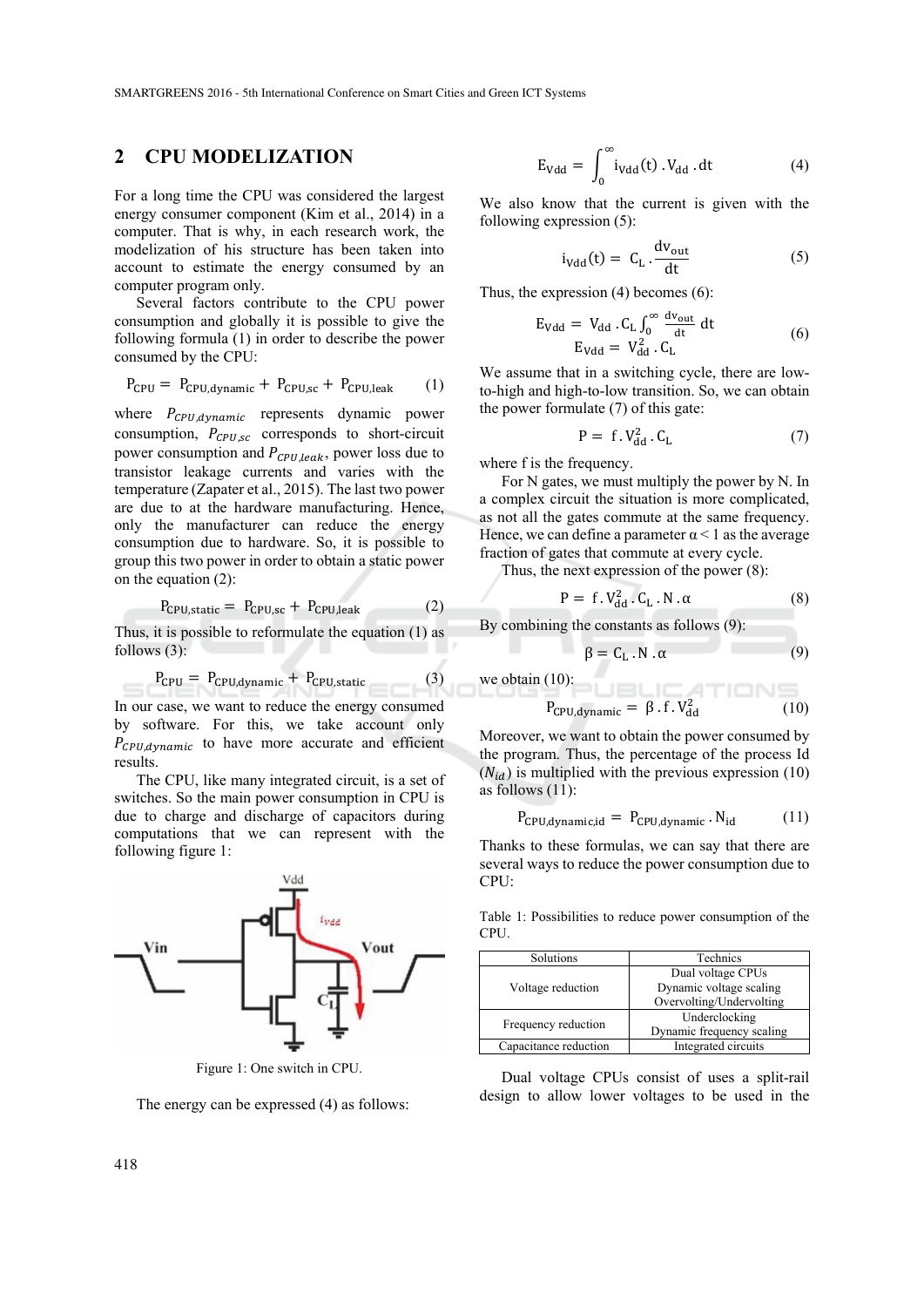processor core while the external Input/Output (I/O) voltages remain unchanged.

Dynamic voltage scaling: the voltage used is increased (Overvolting) or decreased (Undervolting) depending upon circumstances.

Underclocking: modify timing settings to run at a lower clock rate than is specified.

Dynamic frequency scaling: the frequency of a microprocessor can be automatically adjusted for saving energy.

Integrated circuits: replace PCB (Printed Circuit Board) traces between two chips.

So, we defined a mathematical formula in order to estimate the power consumed by the CPU. And, we noted the different ways to save energy.

Thus, should be limited to the energy consumption of the CPU or does it take into account other components whose energy consumption could be represent an importance compare to the CPU ? That is why, we will try to model the energy consumption due to Memory.

# **3 POWER CONSUMPTION OF DRAM**

According to (Minas and Ellison, 2012), the power used on servers is increasing and the two largest consumers of power are the processor and the memory. Otherwise, several research works try to optimize systems to reduce DRAM power consumption:

- Kang et al., 2010);
- (Hur and Lin, 2008);
- (Emma et al., 2008);
- (Zheng et al., 2008);
- $\bullet$  (Vogelsang, 2010).

There are also some memory system simulator:

- DRAMSim2 (Rosenfeld et al., 2011);
- Cacti 5.1 (Thoziyoor et al., 2008);
- Micron System Power Calculator (Micron, 2007).

That is why, we choose to study the DRAM in order to model his power consumption. We need to use datasheet values from DRAM manufacturer to establish an expression to estimate the power.

As the CPU, we are interested only by the dynamic power consumed because we can only save energy in this part. Thus, based on (Micron, 2007) we assume that the dynamic power is composed of:

- Activate power;
- Precharge power;
- Read power;
- Write power.

To modelize these powers, we need to understand the functionality of a DDR3 SDRAM. The master operation is controlled by clock enable (CKE) that must be high to allow the DRAM to receive activate, precharge, read, and write commands. And in this situation, commands begin to propagate across the DRAM command decoders, and the activity rises the power consumption.

We regroup all the parameters that we will use to calculate the following powers in the table 2.

#### **3.1 Activate Power**

The first command sent to the DRAM, during normal working, is an activate command that chooses a bank and row address in order to allow a DDR3 SDRAM to read or write data. The data, that is stored in the cells of the chosen row, is then transferred from the array into the sense amplifiers. Then, the DRAM past in the active state. The precharge command restores the data from the sense amplifiers into the memory array and resets the bank for the next activate command. This leaves the bank in its precharge condition.

Thus, the following expression (12) can be used to estimate activate power:  $\sim$ 

$$
P_{\text{Active}} = \text{Psys}(\text{ACT\_PDN}) + \text{Psys}(\text{ACT\_STBY}) + \text{Psys}(\text{ACT}) \tag{12}
$$

where:

$$
Psys(ACT_PDN) = IDD3P * Vcc
$$
  
\n\* BNK\_PRE  
\n\* CKE\_LO\_ACT  
\n\* (Vdd / Vcc)<sup>2</sup>  
\n\* syst\_c k\_freq / 1000  
\n\* Tck\_used  
\n
$$
Psys(ACT_STBY) = IDD3N * Vcc * (1
$$
  
\n
$$
- BNK_PRE) * (1
$$
  
\n
$$
- CKE_LO_ACT)
$$
  
\n\* (Vdd / Vcc)<sup>2</sup>  
\n\* syst\_c k\_freq / 1000  
\n\* Tck\_used

$$
Psys(ACT) = (IDD0 - (IDD3N\n* tRAS / tRC + IDD2N\n* (tRC - tRAS) / tRC))
$$
\n
$$
+ Vcc * tRC / tRRDsch\n* (Vdd / Vcc)2
$$
\n(15)

So, activate power depends of many factors. Each term of these equations are summarized on the Table 2.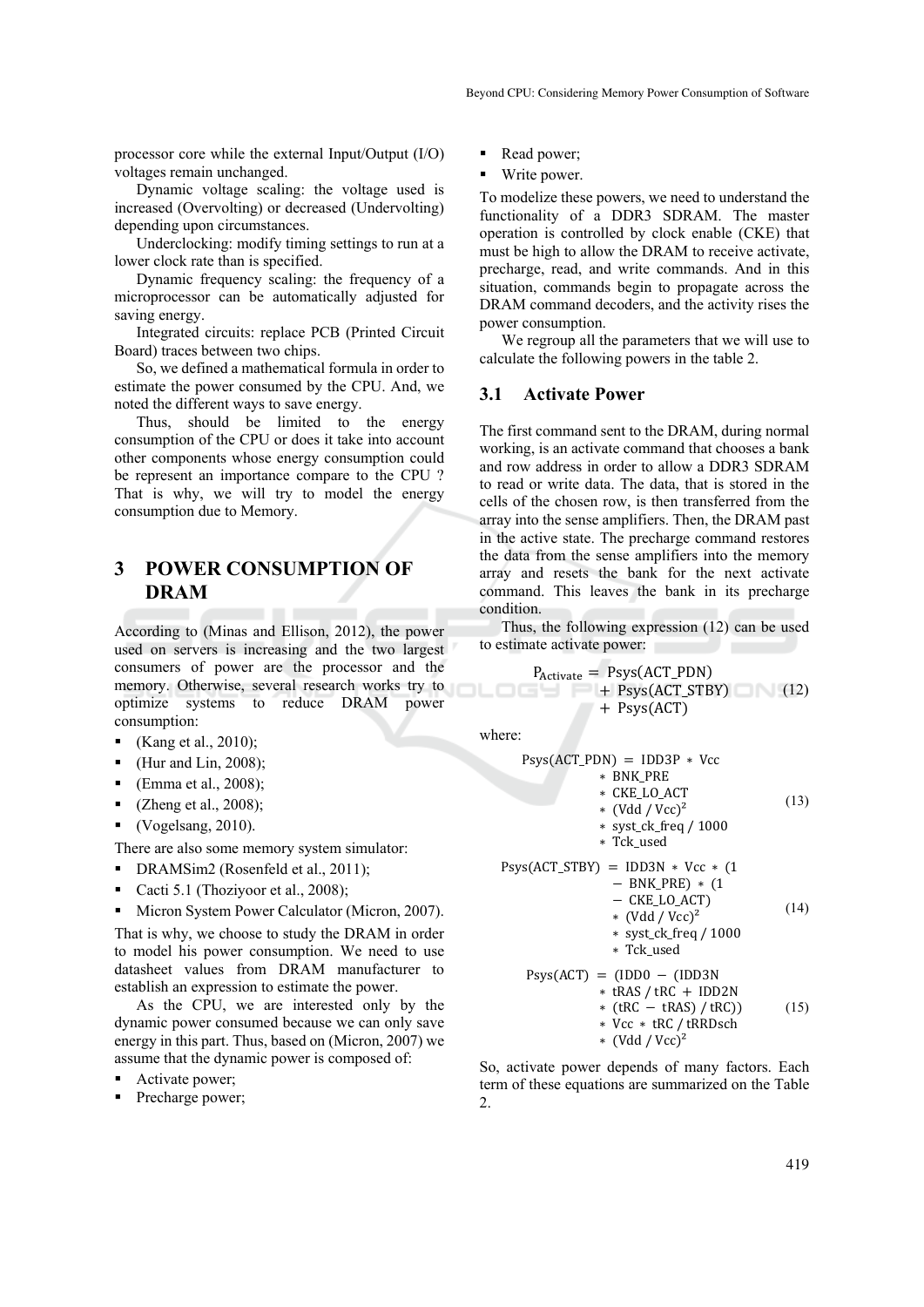### **3.2 Precharge Power**

Every activate command, that opens a row, have a precharge command, that closes the row, associated with it.

Precharge power can be formulated with the equation (16):

$$
P_{\text{Precharge}} = \text{Psys}(\text{PRE\_PDN}) + \text{Psys}(\text{PRE\_STBY}) \tag{16}
$$

where:

$$
Psys(PRE_PDN) = Idd2P * Vcc
$$
  
\n\* BNK\_PRE  
\n\* CKE\_LO\_PRE  
\n\* (Vdd / Vcc)<sup>2</sup> \* 1  
\n
$$
Psys(PRE_STBY)
$$
  
\n= IDD2N \* Vcc  
\n\* BNK\_PRE \* (1  
\n- CKE\_LO\_PRE%) (18)  
\n\* (Vdd / Vcc)<sup>2</sup>  
\n\* syst\_cck\_freq / 1000  
\n\* Tck\_used

Precharge power depends also of several factors that are defined on the Table 2.

### **3.3 Read Power**

During active state, data can be read from or written to the DDR3 SDRAM. A read command decodes a specific column address associated with the data that is stored in the sense amplifiers. The data from this column is driven across the I/O, gating to the internal read latch. From there, it is multiplexed onto the output drivers.

Read power can be expressed as follows (19):

$$
P_{\text{Read}} = (\text{IDD4R} - \text{IDD3N}) * \text{Vcc} \n* 8 / \text{Blength} * \text{RDsch} \n* (\text{Vdd} / \text{Vcc})^2 \n* syst_cck\_freq / 1000 \n* Tck\_used
$$
\n(19)

Each term of this equation is also described on the Table 2.

## **3.4 Write Power**

The power needed for a write data is similar to the read data except the data propagates in the opposite direction. Data from the DQ pins is latched into the data receivers/registers and is transferred to the internal data drivers that transmit the data to the sense amplifiers across the I/O gating and into the decoded

column address location.

Write power is defined with (20):

$$
P_{\text{Write}} = (\text{IDD4W} - \text{IDD3N}) * \text{Vcc} \n* 8 / \text{Blength} \n* WRsch \n* (\text{Vdd} / \text{Vcc})^2 \n* syst_cck\_freq / 1000 \n* Tck used
$$
\n(20)

Each parameter of this formula is also expressed on the Table 2.

### **3.5 DRAM Total Power**

DRAM total power (21) is obtained by summing all the equations  $(12)$ ,  $(16)$ ,  $(19)$  and  $(20)$  of powers defined in the preceding paragraphs.

$$
P_{\text{DRAM}} = P_{\text{Active}} + P_{\text{Precharge}} + P_{\text{Read}} + P_{\text{Write}} \tag{21}
$$

Moreover, we want to calculate the power consumed by the application. That is why, the usage percent of the process Id  $(M_{id})$  is multiplied with the previous expression (21) as follows (22):

$$
P_{\text{DRAM},id} = P_{\text{DRAM}} \cdot M_{id} \tag{22}
$$

| Table 2: Data sheet specifications. |  |
|-------------------------------------|--|
|-------------------------------------|--|

| Parameter         | Description                                                                    |
|-------------------|--------------------------------------------------------------------------------|
| Idd2P             | Precharge power-down current                                                   |
| Vcc               | Voltage                                                                        |
| <b>BNK PRE</b>    | The percentage of time that all banks on<br>the DRAM are in a precharged state |
| <b>CKE LO PRE</b> | Percentage of the all bank precharge time<br>for which CKE is held LOW         |
| Vdd               | <b>System VDD</b>                                                              |
| <b>IDD2N</b>      | Precharge standby current                                                      |
| syst ck freq      | System CK frequency                                                            |
| Tck used          | Used for current measurements                                                  |
| <b>IDD3P</b>      | Active power-down current                                                      |
|                   | Percentage of the at least one bank active                                     |
| CKE LO ACT        | time for which                                                                 |
|                   | CKE is held LOW                                                                |
| IDD3N             | Active standby current                                                         |
| <b>IDD0</b>       | Operating current: One bank active-                                            |
|                   | precharge                                                                      |
| tRAS              | Used for IDD0 calculation                                                      |
| tRC               | Activate-to-activate timing                                                    |
| tRRDsch           | The average time between ACT                                                   |
|                   | commands to this DRAM                                                          |
| IDD4W             | Operating burst write current                                                  |
| Blength           | Burst length                                                                   |
| WRsch             | The percentage of clock cycles which are                                       |
|                   | inputting write                                                                |
|                   | data to the DRAM                                                               |
| IDD4R             | Operating burst read current                                                   |
| <b>RDsch</b>      | The percentage of clock cycles which are                                       |
|                   | outputting read                                                                |
|                   | data from the DRAM                                                             |
|                   |                                                                                |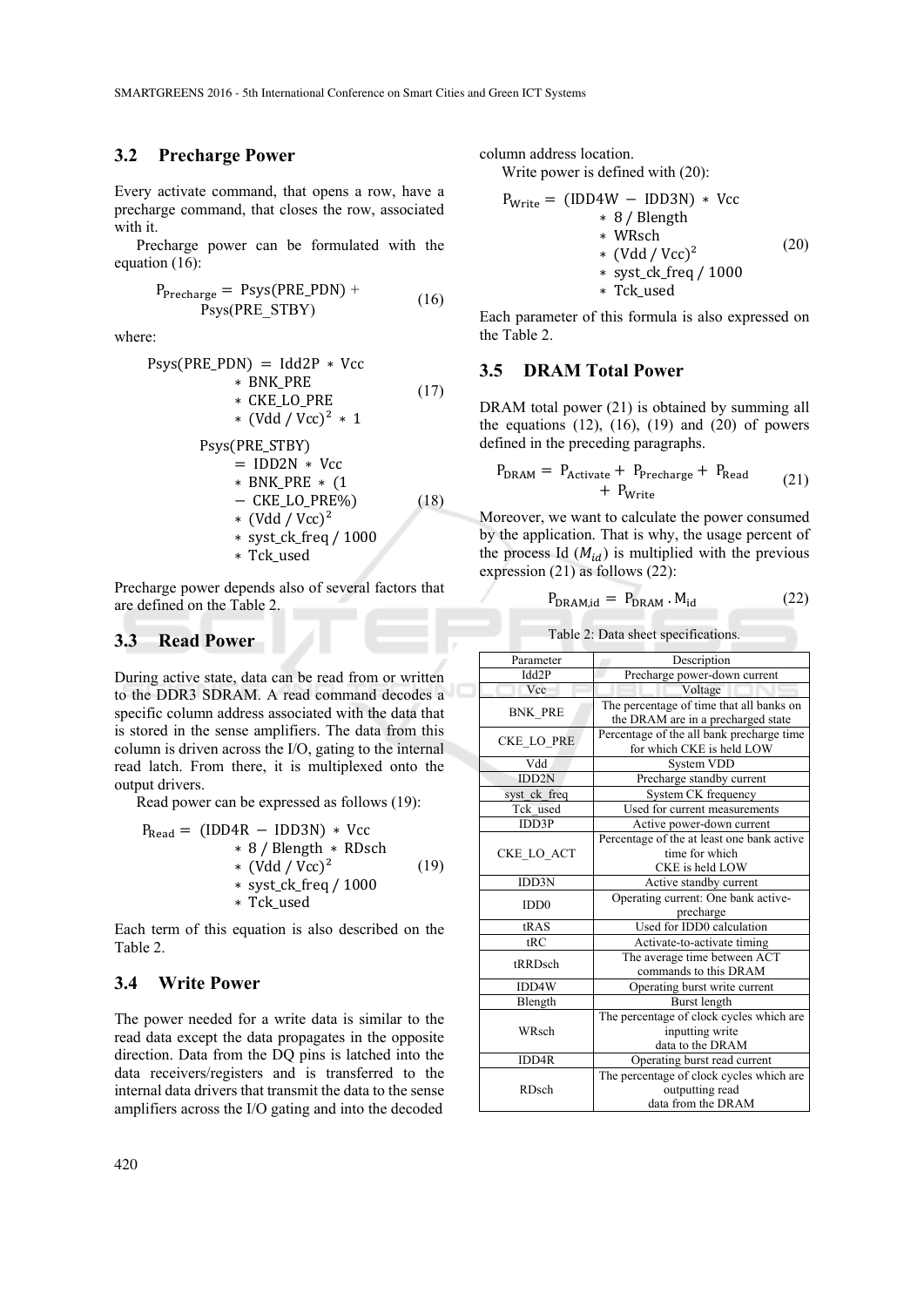Thus, we established also the relation allowing us to estimate the power consumed by DRAM. Hence, we implemented a tool and realize some experiments in order to see the behavior of DRAM compare to CPU.

## **4 EXPERIMENTS**

### **4.1 Devices Used**

We used the laptop ASUS model N751J composed of a CPU Intel Core i7-4710HQ (2.5GHz) and a RAM 16 Go (2 \* 8 Go) DDR3 1600 MHz.

To run tests, we developed a tool TEEC (Tool to Estimate Energy Consumption), whose model is shown in Figure 2, in Java programing language because depending on (Noureddine, 2012) Java represent the language with the least power consumption during compilation and execution steps in default parameter settings of the compiler. In this tool TEEC, we use Sigar library (Morgan and MacEachern, 2010) in order to get information about the CPU and the RAM. Moreover, we use also the parameter provides by manufacturers. And, Java Agents allows us to the instrumentation capabilities to an application.



Figure 2: Model of our tool TEEC.

Thus, using TEEC, we realized several different tests in order to observe the variation of the power consumption due to the CPU and the memory and compare them.

## **4.2 Source Code Adjustment**

Based on (Kambadur and Kim, 2014), we realize the following tests in order to see the impacts of source code on CPU and memory power consumption.

#### **4.2.1 Strength Reduction**

Strength reduction consists of replacing an operation by a similar operation. The most common example of strength reduction is using the shift operator to

multiply and divide. For instance,  $a \gg 2$  can be used in place of a  $/$  4, and a  $\lt\lt 1$  replaces a  $\star$ 2.

In our case in order to see the behavior of this replacement, we execute the same operation several time (here: 50000 repetitions). So, we can observe the results on the Figures 3a and 3b.





Figure 3a: Strength reduction unoptimized.



Figure 3b: Strength reduction optimized.

For this test, we observe that the DRAM power consumption remains constant in the two cases and the time elapsed is similar. The CPU power consumption is less important after the strength reduction. This show, the impact of the code source on the CPU power consumption. Moreover, in the two cases, we observe that the CPU power varies and sometimes these values are close to DRAM values. Thus, we can say that the DRAM power consumption is not always neglected in front of CPU power consumption.

#### **4.2.2 Eliminate Common Subexpressions**

To remove redundant calculation, we eliminate common subexpressions. This part of code:

double  $a = c * (d / e) * f;$ double  $b = c * (d / e) * g;$ 

can be rewritten as: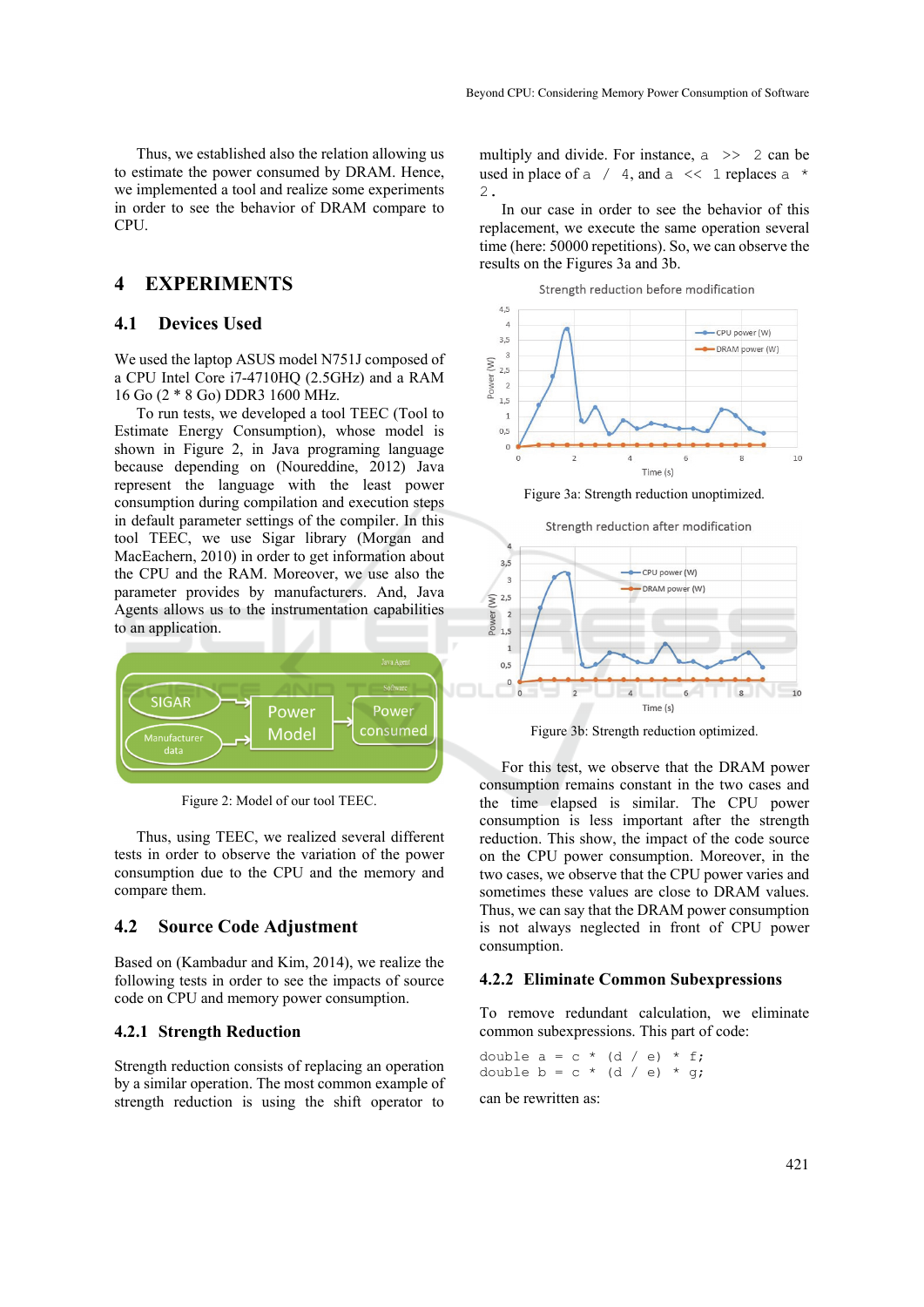double  $h = c * (d / e)$ ; double  $a = h * f$ ; double  $b = h * q;$ 

We run test in a loop of 50000 repetitions to observe the variation of power. The results are in Figure 4a and 4b.





In this test, the results show that the CPU and the DRAM power consumption and the elapsed time in the two cases are quite similar. However, we note that the CPU power consumption vary and several times is more close to DRAM power consumption.

### **4.2.3 Code Motion**

Code motion moves code that calculates an expression whose result doesn't change. This is most common with loops, but it can also involve code repeated on each invocation of a method. For example:

for (int  $i = 0$ ;  $i < a.length$ ; ++i)  $a[i]$  \*= Math.PI \* Math.cos(b);

#### becomes:

```
double pico = Math.PI* Math.cos(b);
for (int i = 0; i < a.length; i++)a[i] *= pico;
```








This test show that in the unoptimized code motion, the time elapsed is slightly greater than optimized code. CPU and DRAM power consumption are quite similar in the two cases. And, sometimes CPU power consumption curve approaches DRAM power consumption curve.

#### **4.2.4 Unrolling Loops**

Unrolling loops reduces the number of loop control code by performing more than one operation each time in the loop, and consequently running fewer iterations. With the previous example, if the length of the table a is always a multiple of two, the loop can be rewrite like:

```
double pico = Math.PI* Math.cos(b);
for (int i = 0; i < a.length; i += 2) {
a[i] *= pico;
a[i+1] *= pico;
}
```
Figure 6 shows the power consumption of CPU and DRAM depending on the time.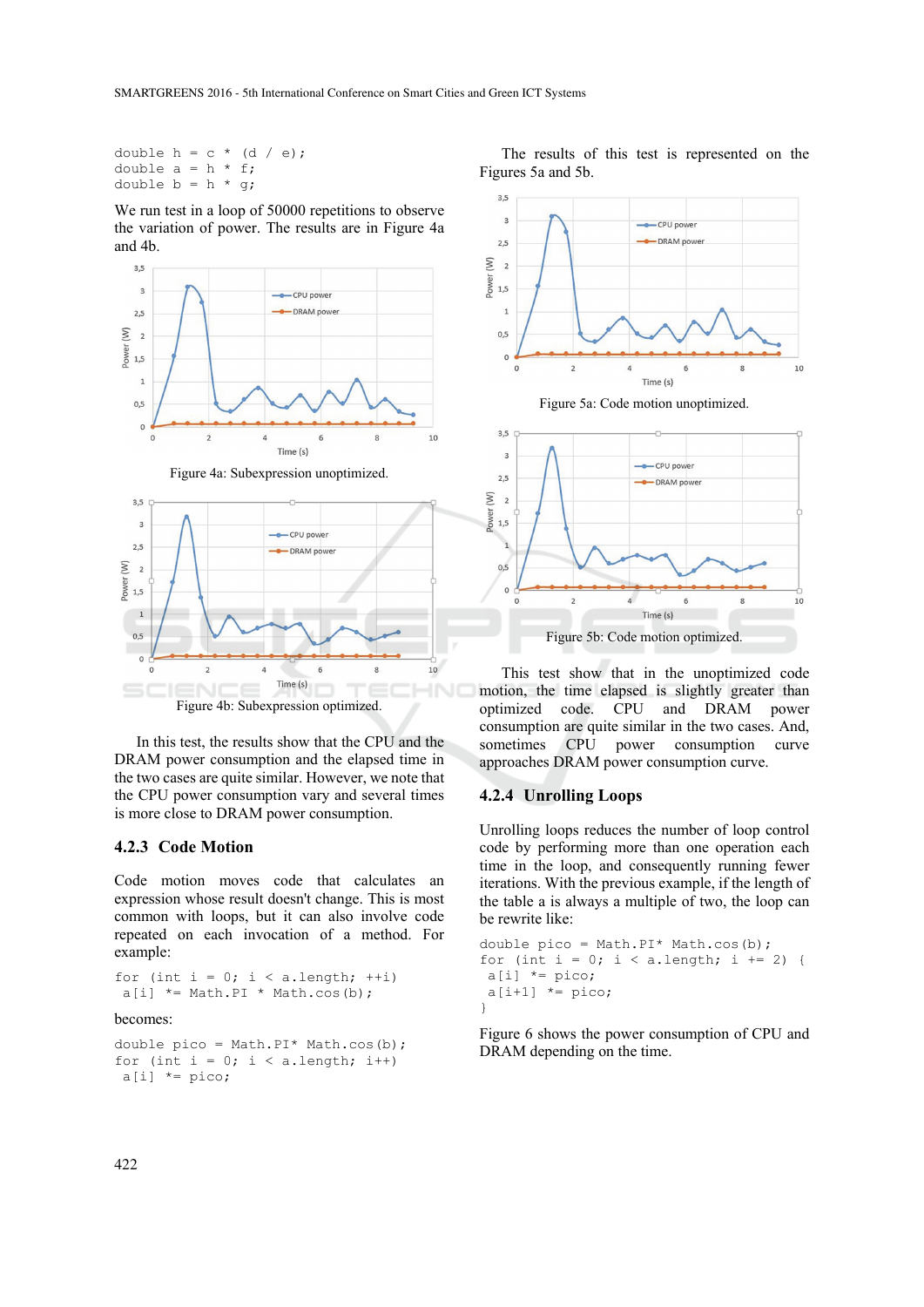

 $\overline{c}$  $\overline{3}$ Time (s) Figure 6: Unrolling loops.

Compare to the Figure 5b, in this case, we observe that at the beginning of the curve, the CPU consumes more power during some time than code motion and then becomes similar. But, in unrolling loops case, the total execution elapsed time is the half of the code motion case. And at the end of the curve in Figure 6, the CPU power is less important than the curve in code motion (Figure 5b). Moreover, in this test, the difference between CPU and DRAM power consumption is less important than code motion case.

Thus, the results reveal that the unrolling loops method is quicker and consumes less CPU power than the code motion method.

# **5 CONCLUSIONS**

 $4,5$  $\overline{a}$ 

 $3,5$ 

 $\overline{3}$  $\left(\mathbb{W}\right)$  $2,5$ Power  $\overline{2}$  $1,5$  $\overline{1}$  $0.5$  $\Omega$ 

A modelization of the CPU and the DRAM has been made in order to understand the behavior and the functionality of each component. Thanks to this model, several mathematical formulas have been established to estimate the power consumption due to each part of each component. Thus, based on this methodology, a tool that allow to measure the power consumed by CPU and DRAM has been implemented and named TEEC (Tool to Estimate Energy Consumption). This tool gives accurate and efficient information about CPU and DRAM power consumption, has been used to perform some experiments. The goal of these tests was to observe the impact of the code source of an application in the power consumption. These experiments have provided several results.

When the code source is optimized, it is possible to reduce the power consumption due to CPU. But, the DRAM power consumption remains quite constant.

Sometimes, it is possible to save energy with an optimization of the code by reducing execution time of an application.

In several cases, after some time of execution,

CPU power consumption remains the main energy consumer. However, the DRAM power consumption can't be neglected.

Moreover, some code optimizations don't make any real impact on the CPU and DRAM power consumption.

The contribution to power measurement literature will continue by bringing improvement to the estimation of the consumption of other components; such as, disk and network in order to observe their impact. It will allow us to have a higher accuracy in estimating the energy consumption of a program.

The proposed tool TEEC is expected to be improved, and it is planned to dynamically identifying locations where code consume the largest power. This will allow developers to optimize their own codes to obtain green and sustainable software.

## **REFERENCES**

- Gartner, Green IT: The New Industry Shock Wave, Gartner, Presentation at Symposium/ITXPO Conference, 2007.
- Power Supply Calculator, February 2014. URL: *http://powersupplycalculator.net/.*
- eXtreme Power Supply Calculator, January 2006. URL: *http://outervision.com/power-supply-calculator.*
- Computer Power Consumption Calculator. URL: *http://www.matthewb.id.au/power/computer\_power\_c onsumption\_calculator.html.*
- Kern, E., Dick, M., Naumann, S., Guldner, A., Johann, T., 2013. Green software and green software engineering– definitions, measurements, and quality aspects. *ICT4S 2013: Proceedings of the First International Conference on Information and Communication Technologies for Sustainability.*
- Joseph, R., Brooks, D., Martonosi, M., 2001. Live, runtime power measurements as a foundation for evaluating power/performance tradeoffs. *Workshop on Complexity Effective Design WCED, held in conjunction with ISCA-28.*
- Kamil, S., Shalf, J., Strohmaier, E., 2008. Power efficiency in high performance computing. *IEEE International Symposium on Parallel and Distributed Processing, IPDPS 2008.*
- Kansal, A., Zhao, F., Liu, J., Kothari, N., Bhattacharya, A., 2010. Virtual Machine Power Metering and Provisioning. *ACM Symposium on Cloud Computing (SOCC).*
- Wang, S., Chen, H., Shi, W., 2011. SPAN: A software power analyzer for multicore computer systems. *Sustainable Computing: Informatics and Systems*, Volume 1, Issue 1.
- Noureddine, A., Bourdon, A., Rouvoy, R., Seinturier, L., 2012. A Preliminary Study of the Impact of Software Engineering on GreenIT. *First International Workshop*